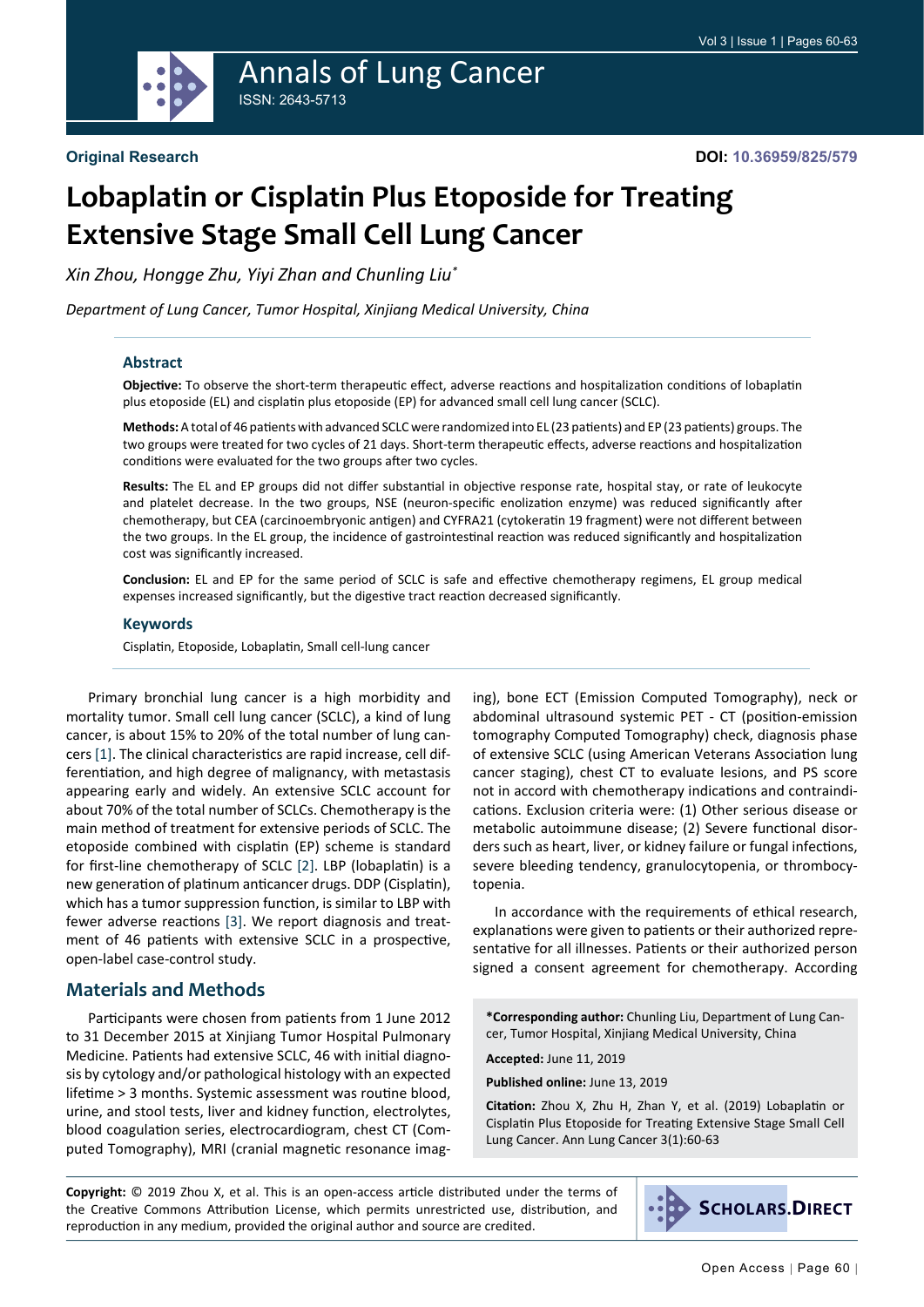to confirmed order of entry into the group, 46 patients were randomized to an EP (joint cisplatin), or EI (joint Lobaplatin) group. Of 23 patients, 15 were men and 8 were women. Ages were 36-77 years with an average age of 45.7 and 46.1). In the EI group of 23 patients, 16 were men and 7 were women. Ages were 35-78 years with an average age of 47.3 and 65.8). No significant differences were seen in, for example, KPS scale (karnofsky performance status scale), gender, or age ( $P > 0.05$ ).

#### **Treatment and medications**

(1) In the EP group, EP chemotherapy was DDP (Shandong Qilu Pharmaceutical Co.LTD in China), 30 mg/m<sup>2</sup> in 250 ml saline static ,drops ,d1-3, and VP-16 (Jiangsu Hengrui Pharmaceutical Company in China) 80 mg/m<sup>2</sup> in 250 mI saline, drops, dl-d5. (2) In the EI group, chemotherapy used EI, which was LBP (Hainan Chang'an International Pharmaceutical Company Products in China) 30 mg/m 5% pt glucose injection 250 mI, static drops, d1, and VP-16 80 mg/m<sup>2</sup> with physiological saline to 250 mI, static, d1-5. Both groups received 2 cycles of chemotherapy and chemotherapy for antiacid and antinausea treatment. Solutions were given at 21 days for one cycle. If bone marrow suppression, leukocyte, platelet inhibition to IV degree, need to adjust the dose of start next cycle, reduced by 25%.

### **Evaluation**

Standard patients who had an empty stomach in the morning had routine blood checks twice per week, and liver kidney function and electrolytes and ECG (electrocardiogram) once per week. Before and after two cycles of chemotherapy, blood was taken for lung cancer tumor-related antigen examination, to observe clinical adverse reactions, and for chest CT evaluation of lung lesion size changes. In accordance with the NCI - CTC - 3 (NCI Dividing Standard Version. 3) Criterion for judging adverse reactions, divided as 0-IV, one period after chemotherapy to evaluate adverse reactions. For patients with severe adverse reactions, timely adjustment of dosage or termination of chemotherapy occurred.

Curative effect was evaluated by standard of curative effect evaluation in accordance with Solid Tumors Version 1.1 in solid tumors evaluation. Effects were divided into CR (com-

<span id="page-1-0"></span>**Table 1:** Comparison of short-term objective therapeutic effects between two groups.

| Category | СR | РR | <b>SD</b> | PD | <b>ORR (%)</b> |
|----------|----|----|-----------|----|----------------|
| EPgroup  |    | 11 |           |    | 14 (60.9)      |
| Elgroup  | 4  | 12 | 6         |    | 16 (79.6)      |

plete remission or complete response), PR (partial response or partial response), SD (stable diseases) or PD (progression disease). Continuous administration of two periodic evaluations of curative effects for patients in remission (CR or PR) was 4 weeks after confirmed curative effect. Calculations were based on the total number of cases of CR and PR response rate (RR).

Adverse reactions were blood system reduction (white cells or platelets) and incidence of adverse gastrointestinal reactions.

Lung cancer tumor-related antigen serum for the two groups of patients before and after chemotherapy carcinoembryonic antigen (CEA), neuron-specific enolization enzyme (NSE) and cytokeratin 19 fragment (CYFRA21-1). Normal reference values were: CEA 0-3.4 ng/ml, NSE 0-15.2 ng/ mI, CYFRA21-1 0-3.3 ng/mI comparing the two groups for chemotherapy compliance, twice of the medical expenses of chemotherapy, and length of hospital stay.

## **Statistical methods**

Methods used SPSS 17.0 statistical software to analysis. Count data such as percentages by X-ray inspection were measured as  $x \pm s$  and average using independent sample t-tests and paired t-tests with P < 0.05 for differences that were statistically significant.

## **Results**

## **Two recent objective and efficient chemotherapies**

We compared two groups of 46 patients who completed two cycles of chemotherapy. For one patient with bone marrow suppression, we adjusted the VP-16 and LBP dose for 2 cycles by 20%. The two treatment groups, by objective efficiency (CR+ PR >/CR + SD + PD (CR + PR)%), showed no significant differences ( $x^2$  = 0.383, P > 0.05, [Table 1\)](#page-1-0).

## **Comparison of adverse reactions for two evaluated groups of 46 patients**

Gastrointestinal reactions were seen in 87.0% (20) of the EP group and 60.9% (14) of the EL group with significant differences between the two groups (P < 0.05) to I-II degrees of reaction. The two groups of patients did not experience clear effects on the cardiovascular system, urinary system, or toxic effects of the nervous system; no chemotherapy deaths occurred [\(Table 2\)](#page-1-1).

For bone marrow suppression, the EP group had 73.9% white blood cell and 65.2% platelet declines with I-II degree.

<span id="page-1-1"></span>**Table 2:** Comparison of short-term toxic adverse reactions between the two groups.

|                           | EP |    |   |   | EL |             |   |    |   |   |    |             |
|---------------------------|----|----|---|---|----|-------------|---|----|---|---|----|-------------|
| <b>Toxicity reaction</b>  | 0  |    | Ш | Ш | IV | incidence % | 0 |    | Ш | Ш | IV | incidence % |
| White blood cells reduced | 6  | 10 |   |   | 0  | 73.9        | 4 |    | b | - |    | 82.6        |
| Thrombocytopenia          | 8  | 10 | 4 |   | 0  | 65.2        |   | 13 |   | ৴ | 0  | 87          |
| Nausea and vomiting       |    | 9  |   | 4 | 0  | 87          | 9 |    |   |   |    | $60.9^*$    |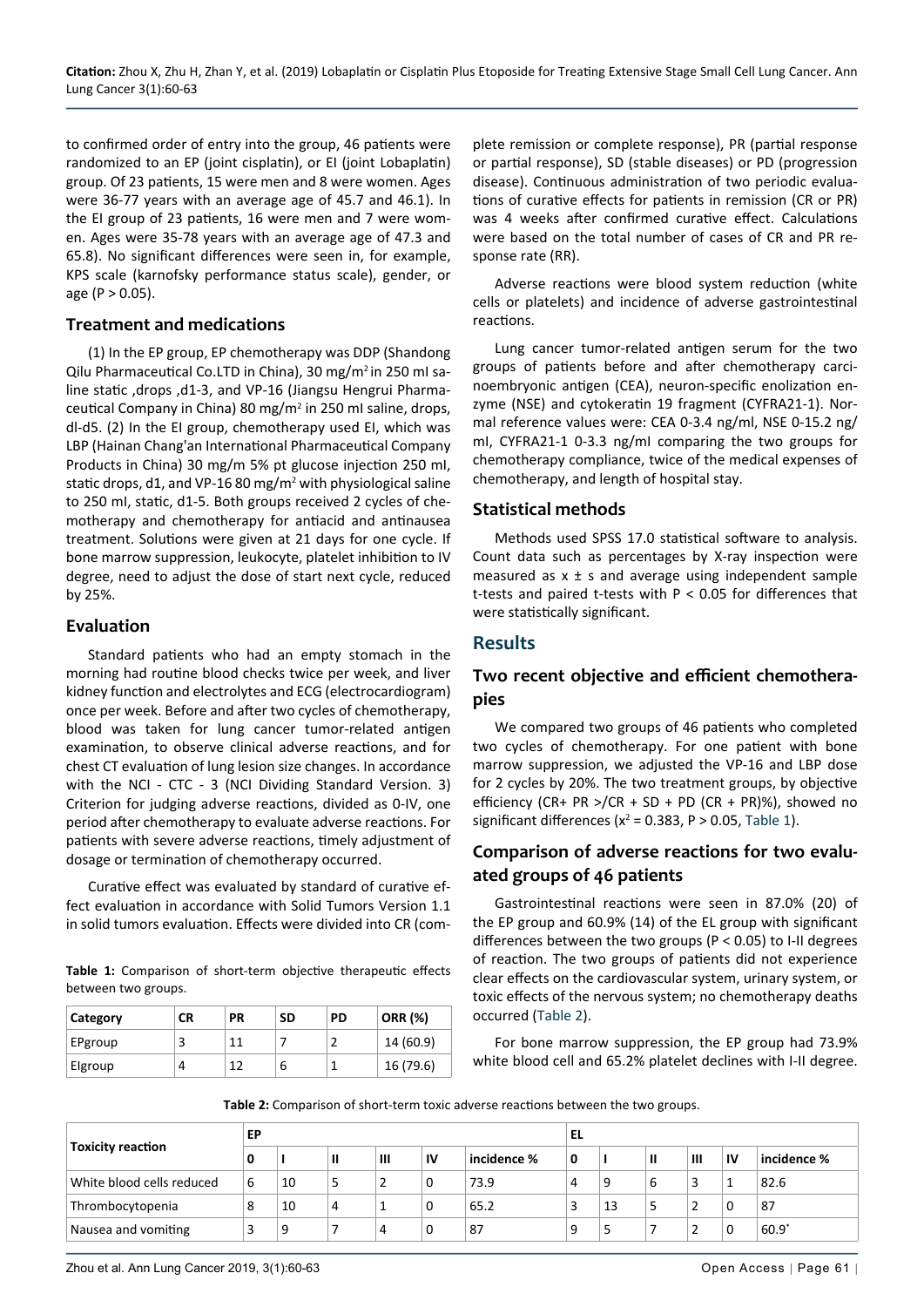<span id="page-2-0"></span>**Table 3:** Comparison of tumor marker levels before and after lung cancer chemotherapy in two groups.

| Group            | <b>CEA</b>      | CYFRA21-1       | NSE                           |  |  |  |  |  |
|------------------|-----------------|-----------------|-------------------------------|--|--|--|--|--|
| ЕP               |                 |                 |                               |  |  |  |  |  |
| Before treatment | $3.97 \pm 1.29$ | $3.98 \pm 1.04$ | $61.68 \pm 16.20$             |  |  |  |  |  |
| After treatment  | $3.83 \pm 1.33$ | $3.87 \pm 1.06$ | $17.74 \pm 4.84$ <sup>*</sup> |  |  |  |  |  |
| EL               |                 |                 |                               |  |  |  |  |  |
| Before treatment | $3.80 \pm 0.95$ | $3.49 \pm 1.03$ | $67.44 \pm 12.21$             |  |  |  |  |  |
| After treatment  | $3.64 \pm 0.99$ | $3.37 \pm 0.87$ | $17.30 \pm 5.38^*$            |  |  |  |  |  |

Compared with before treatment, \*P < 0.01.

<span id="page-2-1"></span>**Table 4:** Status of two groups in hospital characteristics.

| <b>Factors</b>                    | EP group           | EL group                      |
|-----------------------------------|--------------------|-------------------------------|
| Chemotherapy<br>compliance $(\%)$ | 91.3               | 95.7                          |
| Length of hospital<br>stay (d)    | $15.83 \pm 1.11$   | $15.65 + 1.26$                |
| Medical fees $(Y)$                | $9343.09 + 314.19$ | $13224.35 \pm 295.30^{\circ}$ |

Compared with EP group, \*p < 0.01.

In the EL group, white blood cells decreased 82.6% and platelets 87.0%, also with I-II degree. No significant difference was seen between the two groups ( $P > 0.05$ ).

## **Serum tumor markers in lung cancer patients in different chemotherapy regimens**

In the EP and EL chemotherapy groups, NSE was significantly lower than before treatment ( $P < 0.05$ ). CEA did not change significantly before and after chemotherapy using a CYFRA21-1 test ([Table 3](#page-2-0)).

## **Comparing two groups for patient condition**

In the EL group, one patient at the third admission refused chemotherapy signed after refusing medical responsibility, enhanced nutrition and immune support treatment. Chemotherapy compliance in the two groups was good, with no significant differences between groups (P > 0.05). Comparing the EL and EP groups showed no decrease in hospitalization time of chemotherapy and no significant difference (P > 0.05); however, costs and expenses related to medical hospital chemotherapy increased significantly with significant differences between groups (P < 0.05) ([Table 4](#page-2-1)).

## **Discussion**

Incidence and mortality of lung cancer were the highest in malignant tumors [\[4](#page-3-10)-[5](#page-3-11)]. SCLC accounts for about 15%-20% of lung cancer incidence. New NCCN (National Comprehensive Cancer Network) guidelines point that few patients can have early surgical excision, but for most, the priority is a chemotherapy treatment plan to control tumor progression, prolong survival time, and improve the quality of life [\[6](#page-3-12)-[8\]](#page-3-3). Tumor molecular biology research in recent years has expanded and detection of serum tumor markers of lung cancer has developed rapidly, especially for early lung cancer screening, which is widely used for efficacy determination and prognosis evaluation [[8\]](#page-3-3). Lung cancer markers with comparatively wide clinical application and effects include CYFRA21-1, CEA, NSE, whose level can reflect the stage of clinical disease.

CEA is an antigen that can cause an immune response and exists widely in the origin of the germ layer within digestive system cancers and in the embryonic normal digestive tube in the organization, with traces in normal human serum [\[9,](#page-3-4)[10](#page-3-5)]. CEA is a broad-spectrum tumor marker that can reflect the existence of a wide variety of tumors. It can be used to judge curative effects for colorectal, breast and lung cancer. For illness development, monitoring and prognosis estimation, it is one of the better tumor markers, but its specificity is not strong and sensitivity is not high. It can be used in the diagnosis of lung cancer, especially adenocarcinoma content, with tumor size and staging, metastasis and prognosis [\[10](#page-3-5)].

CYFRA21-1 is a cytokeratin 19 fragment. Its main composition in the cellular structure of two monoclonal antibodies Cytokeratin 19 mainly exists in, for example, lung and esophageal cancer in the cytoplasm of tumor cells of epithelial origin such as lung adenocarcinoma. Expression of lung squamous carcinoma CYFRA21-1, when cells are cancerous, is due to necrosis of tumor cells to release CYFRA21-1 content in the blood; this can reflect disease prognosis and treatment effects [\[11](#page-3-6)]. Product related to CK19 (Cytokeratin 19) are serum CYFRA21-1 for organ-specificity tumor markers. In clinical application, comprehensive analysis should be combined with clinical data for more accurate judgments [[11](#page-3-6)].

NSE is specific to neurons and neuroendocrine cells. It is an acidic protease and neuroendocrine tumor-specific sign, such as for neuroblastoma, medullary thyroid carcinoma and SCLC (70%). It can be used for differential diagnosis, condition monitoring, curative effect evaluation and prediction of recurrence. Presently, NSE is considered to be most specific and most sensitive to SCLC markers. In the literature [\[12](#page-3-7)], SCLC chemotherapy curative effects are associated with serum NSE. Dynamic monitoring revealed increased serum NSE in SCLC for the extensive stage greater than the Limited stage within a limited time. NSE declined indicates effective treatment. With tumor recurrence, hair and blood NSE increases again [[12](#page-3-7)].

EP solutions are standard chemotherapy for SCLC [\[13](#page-3-8)]. Currently platinum drugs which are clinically used with cisplatin, nida cisplatin, carboplatin, oxaliplatin and others are used commonly. For a long time cisplatin treatment, most patients become resistant to cisplatin and disease recurs. Explanations include enhanced cell detoxification of cisplatin, inhibition of cell apoptosis, and enhancement of DNA repair ability. However, the renal toxicity of cisplatin and the ototoxicity and gastrointestinal reactions limit its clinical application. Although as an alternative to cisplatin, carboplatin EC solutions are recommended as standard in NCCN guidelines, the bone marrow inhibition reaction is larger. The role in the bureau of SCLC within a time period is not clear, especially in older patients with SCLC application risks [\[14](#page-3-9)]. Therefore, finding new platinum drugs is necessary.

LBP (lobaplatin) is from the Germany Amadeus company,